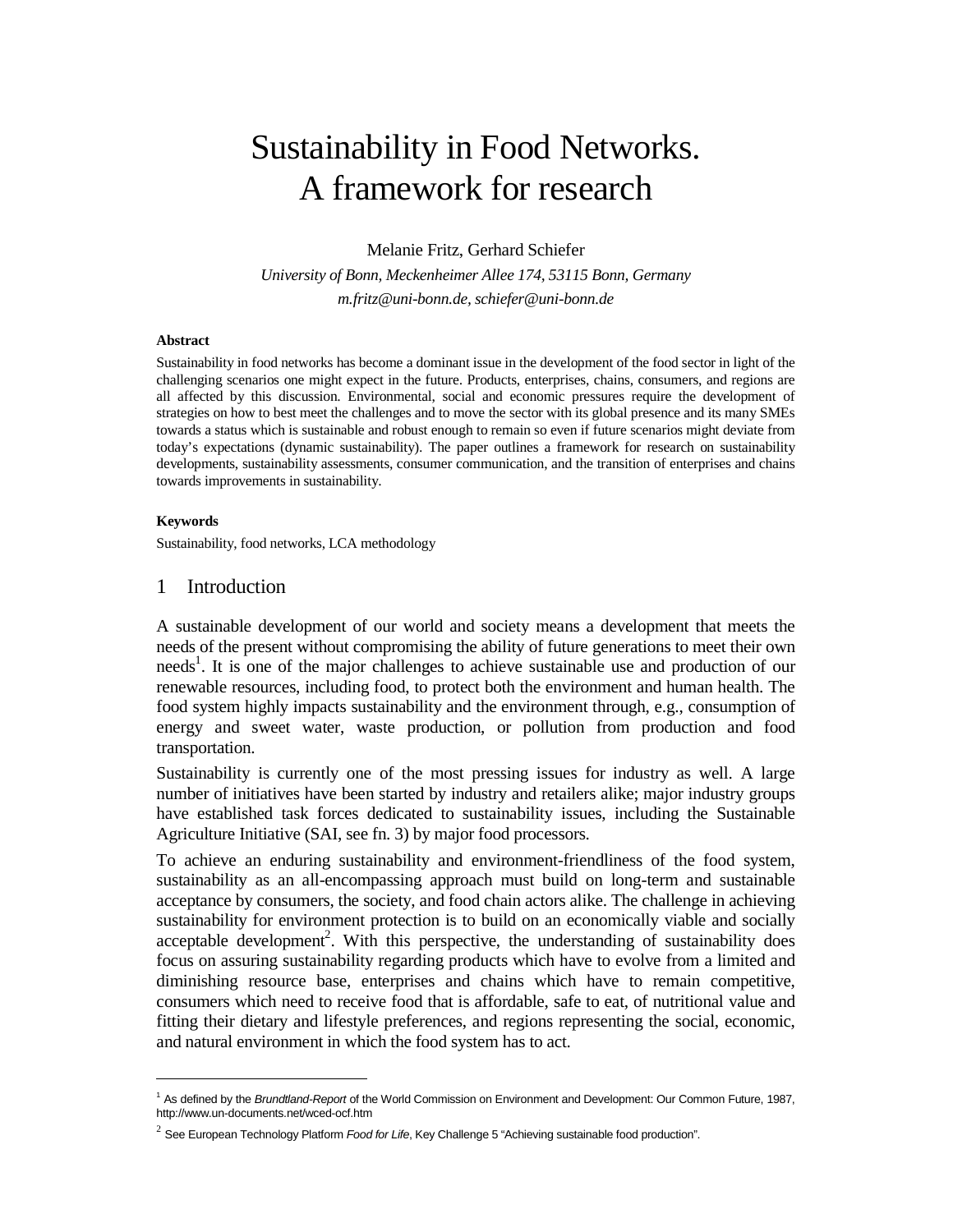This identifies the concurrency and multi-dimensionality of today's view on sustainability which integrates the three dimensions (see Figure 1): environment (e.g., natural resources, soil, water, emissions, fossil and total energy, biodiversity), society (e.g., food quality and safety, health and obesity, social and ethical conditions, animal welfare, fairness), and economy (e.g., performance of food chains, sustainable food products, affordability for consumers) $3$  to assure long-term success.

Studies on the sustainability of the food system and the methodologies applied have classically focused on environmental impacts of products or services to identify deficiencies

and improvement potentials in areas such as carbon emissions, waste reduction, reduced water use, or transport reduction. There is no doubt that enhanced tools and methods for the assessment and management of these environmental impacts are needed<sup>4</sup>. However, the wider view requires the development of new, holistic methods and models for food chain analysis and food chain management concepts, which inherently incorporate consumer needs.



Potential solutions and strategies for the improvement of sustainability of food chains need to balance the interests of

Figure 1: Sustainability triangle

society and consumers, of the environment, and of food chain enterprises to provide a successful path towards long-term advancement sustainability. Research needs to support policy and food enterprises in their decision making and acting by providing balanced and tailored sustainability strategies and solutions. Sustainability improvements, which require coordinated initiatives at different stages of the food chain or which have different effects at different stages (positive/negative) require support for conflict resolution and coordination to be effective.

Crucial prerequisite for long-term sustainability is to support consumer choice for sustainably produced and at the same time affordable food. This requires transparency along the food chain and the suitable communication of sustainability to consumers.

## 2 Improvements in sustainability

The baseline for any discussion of sustainability is the identification of possible and probable future scenarios. Their specification is setting the stage for any further analysis. Sustainability of the food sector, the indicators for sustainability performance, and initiatives for improving the sustainability status of chains and the sector as a whole are all directly linked with the food sector's interaction with the natural, social, and economic environment inherent in the scenario specification. Sustainability research needs to develop elaborated views of future global and regional food system scenarios capturing major ongoing scenario initiatives and considering global and regional drivers and barriers of future developments as basis for the identification of robust sustainability strategies, which are resistant to global changes [Ingram et al., 2006; Duchin, 2005].

The scenarios with their consequences on the food system provide the background against which sustainability strategies need to be assessed for performance and robustness. In the development of strategies towards reaching improved and robust sustainability status of food chains research has to cope with a number of specific complexities inherent in the food system:

 $\overline{a}$ 

 $3$  See Sustainable Agriculture Platform, www.saiplatform.org

<sup>&</sup>lt;sup>4</sup> See FP7 Cooperation Work Programme: Food, Agriculture and Fisheries, and Biotechnology.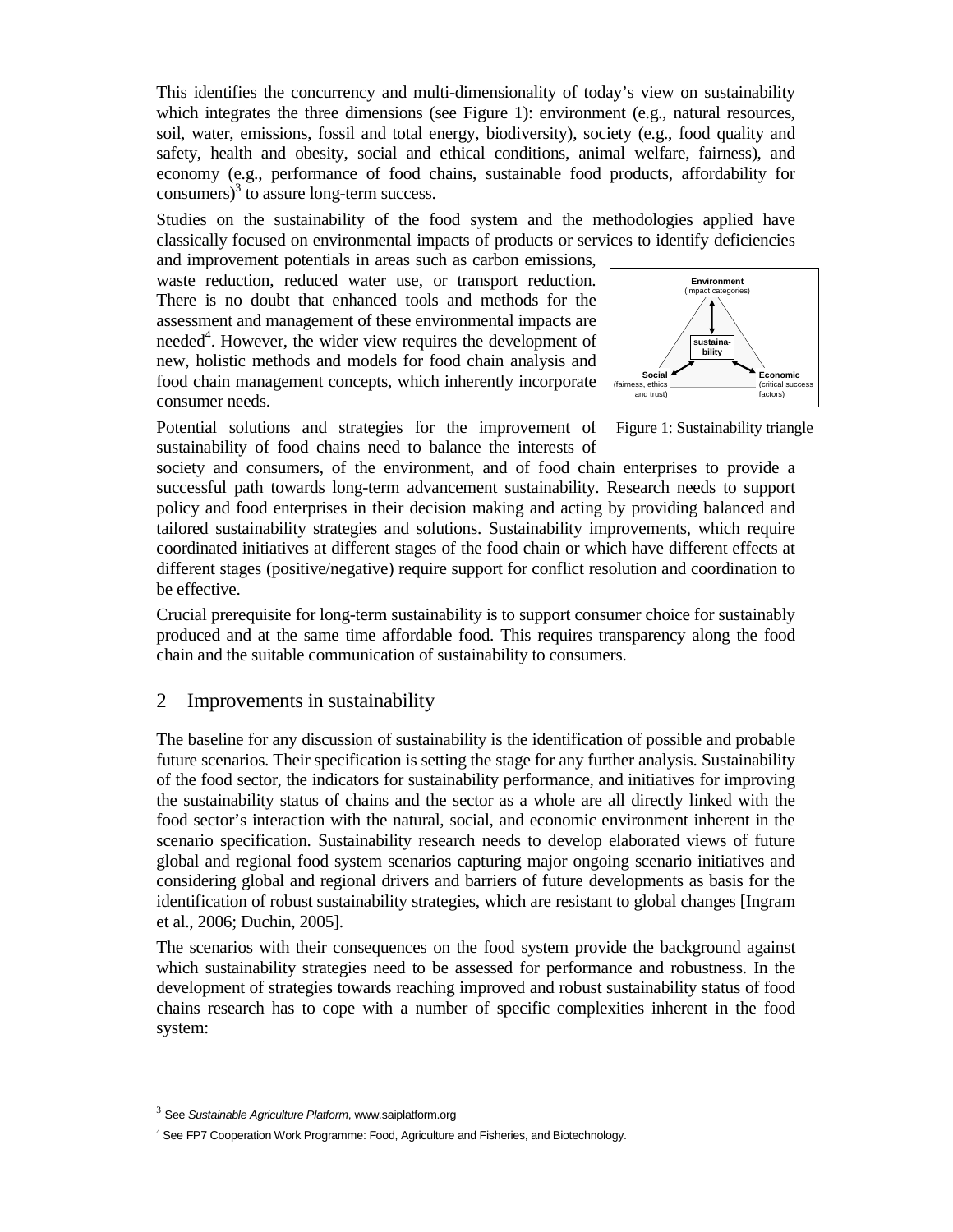- 1. The **multi-dimensionality of sustainability** requires highly multidisciplinary competence from a broad professional background reaching from methodology and technology to human behaviour and ethics: it includes, but is not limited to, environmental research, fairness in trade, third-world development issues, life-cycle assessment methodology, food system analysis and simulation, food chain management, food production, processing and packaging, food transport logistics, consumer behaviour towards sustainable food, food chain transparency, and socio-economic impact assessment;
- 2. The food system is global in its sourcing and distribution activities. Furthermore, sustainability issues have a **global perspective** as well (climatic change, social issues, food quality etc.). This requires joint international efforts from different research angles.
- 3. **Adoption of sustainability strategies** by food chains is crucial for the improvement of the sustainability status of chains, countries, and regions. As food chains might involve global food companies as well as of SMEs from different countries and as sustainability improvements might involve coordination across chains and be based on a chain encompassing sustainability assessment, coordination and support mechanisms need to be developed which suit these complex infrastructures.
- 4. The **diversity of food products** from different product lines but all with origin in agriculture and with focus on the satisfaction of consumer needs in households requires a holistic view of a variety of food chains and product lines. This is aggravated by the increase in convenience products where products from different product lines (e.g., meat, vegetables. dairy) are integrated into a single sales product for consumption.

This range of considerations requires multidisciplinary research, the coverage of major food product lines, and the incorporation of consumer and household research. The mapping of

detailed information about the sustainability of different food chains (captured in sustainability maps) in food production, food processing, food packaging, transportation and trade could help identifying major deficiencies in sustainability in food chains and processes ("hot-spots") as well as priorities for improvement actions. The design of robust (with high adaptation potential against changes in scenarios) technological and managerial sustainability improvement strategies and solutions will facilitate the successful transition



Figure 2: Strategic action lines

of food chains towards the identified reference food chain alternatives. The development of methods and signals for communicating "sustainability of food" with the consumer could support consumers' "informed" buying decisions towards more sustainable food production.

3 Road towards sustainability

The food sector to proceed towards long-term sustainability serving environmental, socioeconomic and consumer needs asks for extensive and highly multi-disciplinary research integrating state-of-the-art methodologies and dealing with a number of crucial issues:

- **1**. **Methodologies for analysis:** For understanding the sustainability status of food chains and opportunities for its improvement one needs advanced methodologies for the analysis of food chains and their guidance towards sustainability, involving an integrated life cycle assessment methodology that builds on tools, parameters, and performance indicators for the environmental, social, and economic pillars of sustainability, including issues like fair and ethical trade as well as economic performance,
- **2**. **Status and improvement potentials or opportunities**: An analysis of the sustainability status and of improvement needs and potentials (hot-spots) of major European and international import/export food chains considering the organizational (global vs. regional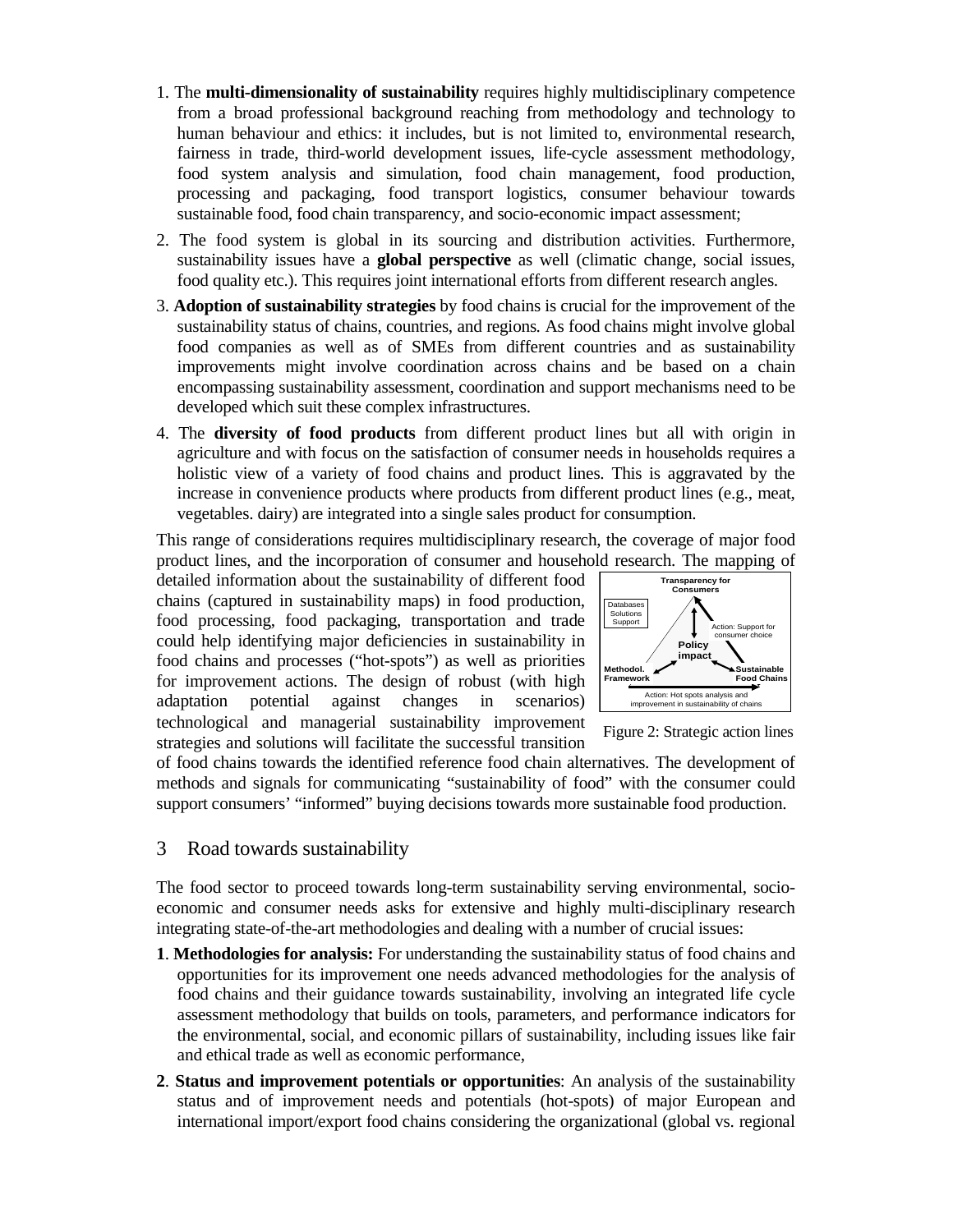etc.), social (cooperatives etc.) and technological varieties of global and European food chains would identify differences and sustainability "hot spots" for improvement priorities in enterprises and/or chains.

- **3. Technologies and solutions**: Improvements in the sustainability status of chains requires the identification of new technological (waste reduction, water and energy use reduction etc.), organizational (logistics, fairness of trade etc.) and managerial (e.g. book and claim etc.) solutions that eliminates "hot spots" in existing activities along the food chain within food production, food processing, packaging, and transportation. If based on the principles of robust design against variations in scenarios they allow continuous improvement for a dynamic stability of food chains towards sustainability.
- **4. Simulation of new chains:** The formulation of comprehensive, dynamic food chain simulation modelling tools could support the identification of new food chain organizations through either the recombination of partial chains (e.g. production, packaging, transport, processing) with best-practice sustainability status or the identification of new, innovative, advanced food chain organizations, processes and activities currently not yet realized in production, processing, packaging, or transportation for more sustainable food chains;
- **5. Transition support:** The transition towards improved sustainability requires easy-tounderstand transition support packages for enterprises and chains with strategies for (a) improvements in technology, organization and management and for (b) balancing interests along the food chain (conflict resolution).
- **6. Consumer transparency:** Any improvements in the sustainability status of chains, needs to find acceptance and appreciation with consumers. The challenge is to enable decisions to buy and consume sustainably produced food through the provision of transparency which requires (a) the identification of consumer attitudes towards sustainability indicators and signalling alternatives and (b) the establishment of a transparency system along the food chain.
- **7. Impact and continuity:** The assessments of the impact of sustainability strategies on the sustainability status of countries and regions considering different food system scenarios could provide policy decision support.

A substantial amount of knowledge and applications have been developed for these issues during recent years. However, the knowledge is scattered. One needs to collect available expertise, integrate it and advance it into a novel and comprehensive approach for the development of sustainability in food chains. This integration allows the development of a comprehensive view on food chain oriented life cycle assessment, the development of food chain "sustainability maps", including crucial areas for improvement (hot-spots) in, e.g. waste disposal, energy consumption, animal welfare, food safety etc., encompassing various food chains and product lines, the identification of food production systems, which are more sustainable and at the same time robust and resistant to disturbances, strategic management technologies for food chain development towards increased sustainability, and transparency on sustainability indicators across food chains for consumers.

# 4 Advanced Sustainability Life Cycle Assessment (S-LCA) methodology for food system analysis

In the holistic systems approach the environmental parameters of sustainability need to be augmented with social and economic parameters [Duchin, 2005; Aiking et al., 2004; Ozcaglar-Toulouse, 2006]. To date, a variety of social and ethical indicators have been developed for the food sector and supply chains, focusing on separate dimensions, for example: the ethical trade initiative (ETI) (labour standards), fair trade (terms of trade),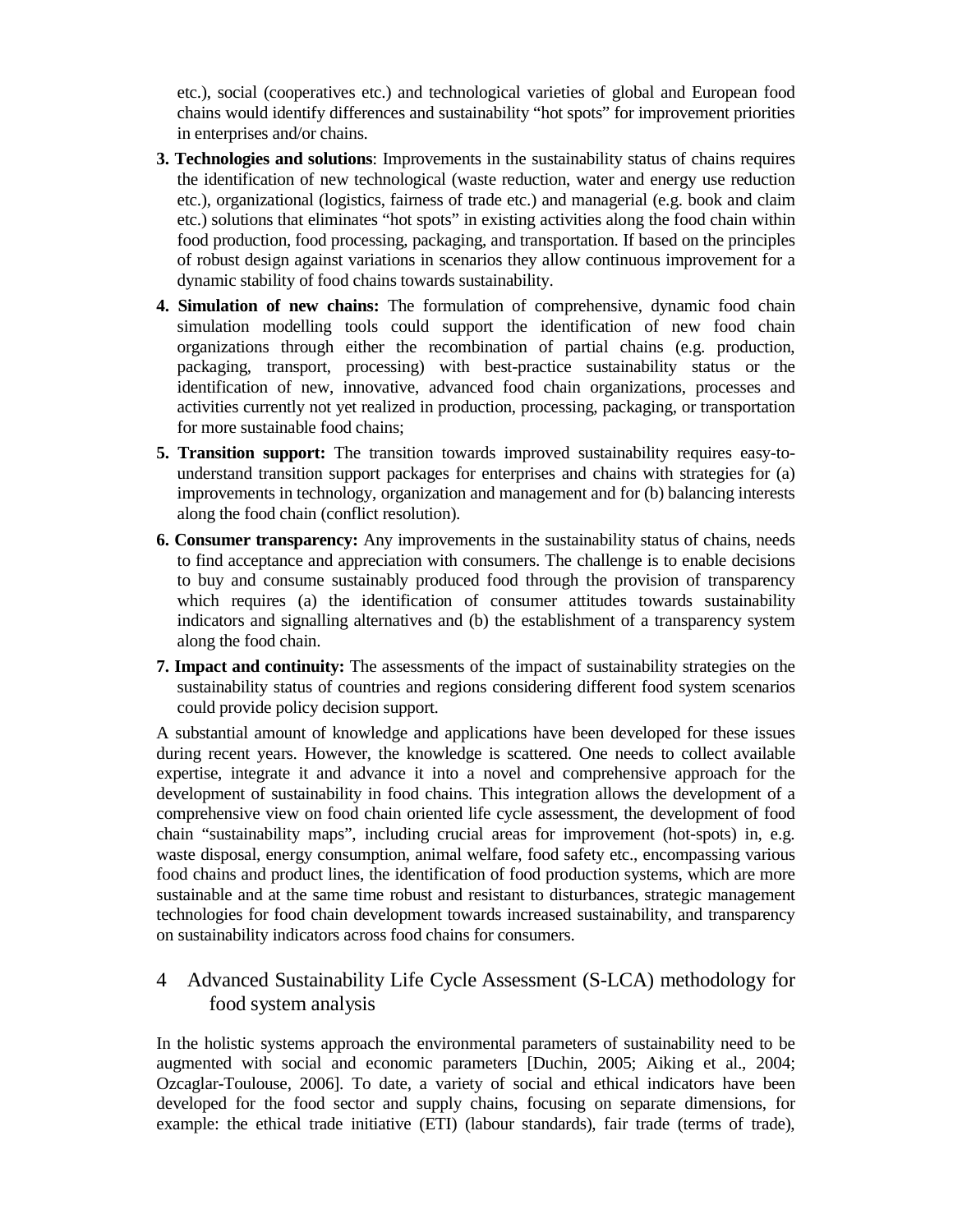animal welfare standards, integrated pest management (IPM). However, there has been no comprehensive set of social and ethical indicators developed in relation to food yet. Irrespective of this, the specification of parameters can build on a variety of established international indicator sets for sustainability as well as on actual developments in industry focusing on, e.g., 'food miles', 'carbon foot print' or 'fair miles'.

Life cycle assessment (LCA) is generally acknowledged as the most appropriate tool to assess the environmental sustainability of products and technologies throughout their life cycle. It has been standardized by the Society for Environmental Toxicology and Chemistry (SETAC) and the International Organization for Standardization (ISO 14040:2006), and adopted by UNEP, and the European Commission<sup>5</sup>.

In principle, efforts have been realized for assessment methods in all pillars of sustainability (environmental impact: Life Cycle Assessment (LCA), Input-Output Life Cycle Assessment; social: Social Life Cycle Assessment (S-LCA), Social Accounting Matrix; economic: Total Cost Accounting, Activity Based Costing, Life Cycle Costing (LCC)). First initiatives integrating the three sustainability pillars such as the Global Reporting Initiative are available.

Needed is to develop an integrated, life-cycle oriented sustainability assessment and documentation methodology for food chains building on the environmental, social [Geibler et al., 2006], and economic pillars of sustainability. Some preliminary work and agenda setting for this is being carried out in the FP6-CALCAS project but a real operational implementation is still due.

## 5 Analysis of food system sustainability status

Many factors in food production, processing, packaging, transportation, and trade currently contribute to deficiencies in the sustainability status of food chains: wasted food from overproduction or wrong allocation, packaging waste, energy and freshwater consumption, CO2 emissions from food production and transport, deficiencies in food safety or unfair trade relationships are only a few examples. Attempts to analyze the sustainability of food chains are usually limited (as the 'food miles' concept) to a rather narrow focus. In addition, there is no overview available on the sustainability situation on the food sector as a whole, which considers the three dimensions of sustainability and the vast variety of diverse food chains. Furthermore, attempts to analyse the sustainability of food chains do not sufficiently account for scenarios and their regional diversity.

This gap could be filled by providing an extensive mapping on the sustainability and hot spots status of various diverse food chains and their interrelation with scenario developments of the future. The analysis could build on present knowledge regarding the hot spots and sustainability status of chains and complement it where necessary through life cycle analysis using the integrated, multi-dimensional LCA methodology and complementary approaches of selected food products in selected food chains.

This mapping could also provide the basis for the identification of best practice food chains that could serve as references and of sustainability deficiencies with priority for improvement (hot spots) at four different levels: deficiencies relating a) to the whole food chain (e.g. deficiencies in knowledge on sustainability advancement options), b) to food enterprises and their relationships, c) to households, and d) to processes (production, packaging, processing, transportation). An analysis will have to cover both, the actors within a chain and the

 $\overline{a}$ 

<sup>5</sup> http://lca.jrc.ec.europa.eu/

<sup>6</sup> http://fr1.estis.net/sites/calcas/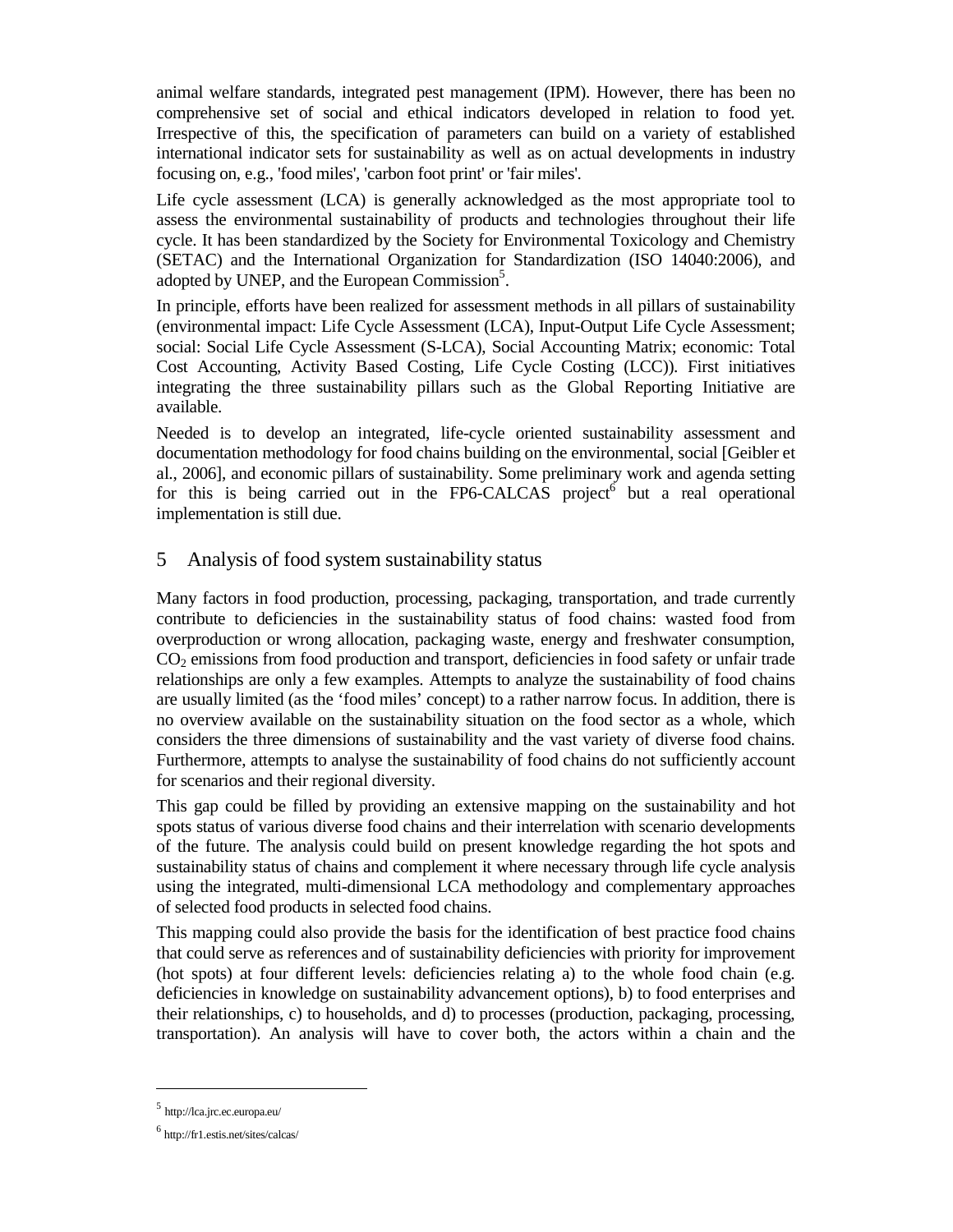relationships between the actors in order to include social aspects such as fairness and ethical trade. It could incorporate case studies but also surveys for stabilizing case study results.

The analysis of priority areas for improvements could guide the analysis of technological and organizational improvement opportunities, identify 'best practice' solutions but also support to 'engineer', in a simulation approach, virtual 'best practice solutions' that build on a recombination of best chain elements from different chains (production elements combined with distribution alternatives) and the integration of best solutions (e.g. from transport) from international data bases. These results could, if feasible, determine a first set of improvement strategies.

## 6 Sustainability strategies and solutions

In the transition of food chains towards increased sustainability the key challenge is to develop technological and management strategies and solutions to increase sustainability at the identified 'hot-spots' which lead to a sustainability increase of the whole chain and are robust and resistant against global changes in the sense of 'dynamic stability'. In the area of how to achieve sustainability in the food system, there is only very few and scattered knowledge available. In addition, there is no integrated strategy development process available supporting the challenge of strategy development for the total food chain.

Needed is the establishment of knowledge on robust reference strategies for 'dynamic stability' to achieve sustainability within food production, food processing, food packaging, transportation, trade, or consumption and the integration into improvement strategies for total chains based on the principles of robust design and dynamic stability, i.e., incorporating adjustment potential with regard to changes in scenario developments. It might (and probably will) incorporate technologies and organizational opportunities that influence hot spots indirectly by initiating changes in certain stages of the chain that will affect hot spots in other stages, e.g. households. A similar difficulty concerns changes in logistics where trading partners have to cooperate or new trading concepts like the 'book and claim' concept involving trade of certificates that could support fair trade initiatives but requires crosscountry coordination efforts.

The rapid identification and engineering of new, innovative, advanced food chain organizational alternatives not yet realized in current food chain activities, building on new technologies (new analytical methods etc.), for more sustainable food chains requires the availability of comprehensive, dynamic food network simulation modelling tools and their application [Labarthe et al., 2007].

## 7 Transparency on sustainability towards consumers

The appropriate communication of sustainability aspects to consumers could support efforts to increase the perceived value (expressed as willingness-to-pay) of sustainably produced food which, in turn, could offset some of the additional costs enterprises might have to face in their path towards improvements in sustainability.

Currently, many scattered labels for communicating food sustainability to the consumer exist: the "European Eco Label" for organic products, the "Fair trade" label, "Food miles" in the UK, and various labels for regional origin all intend to lead consumer behaviour towards sustainability of food choices and thereby eventually towards sustainability of food chains [Teisl et al., 2005; DEFRA, 2005; Gallastegui, 2002]. Each of them communicates specific aspects of sustainability. However, holistic sustainability labelling or certification schemes for food are rare (and new) and the international literature contains little research evidence on consumer expectations and responses to this kind of information [Harris, 2007]. There is scattered evidence pertaining to consumer priorities, needs and behaviour in this area, but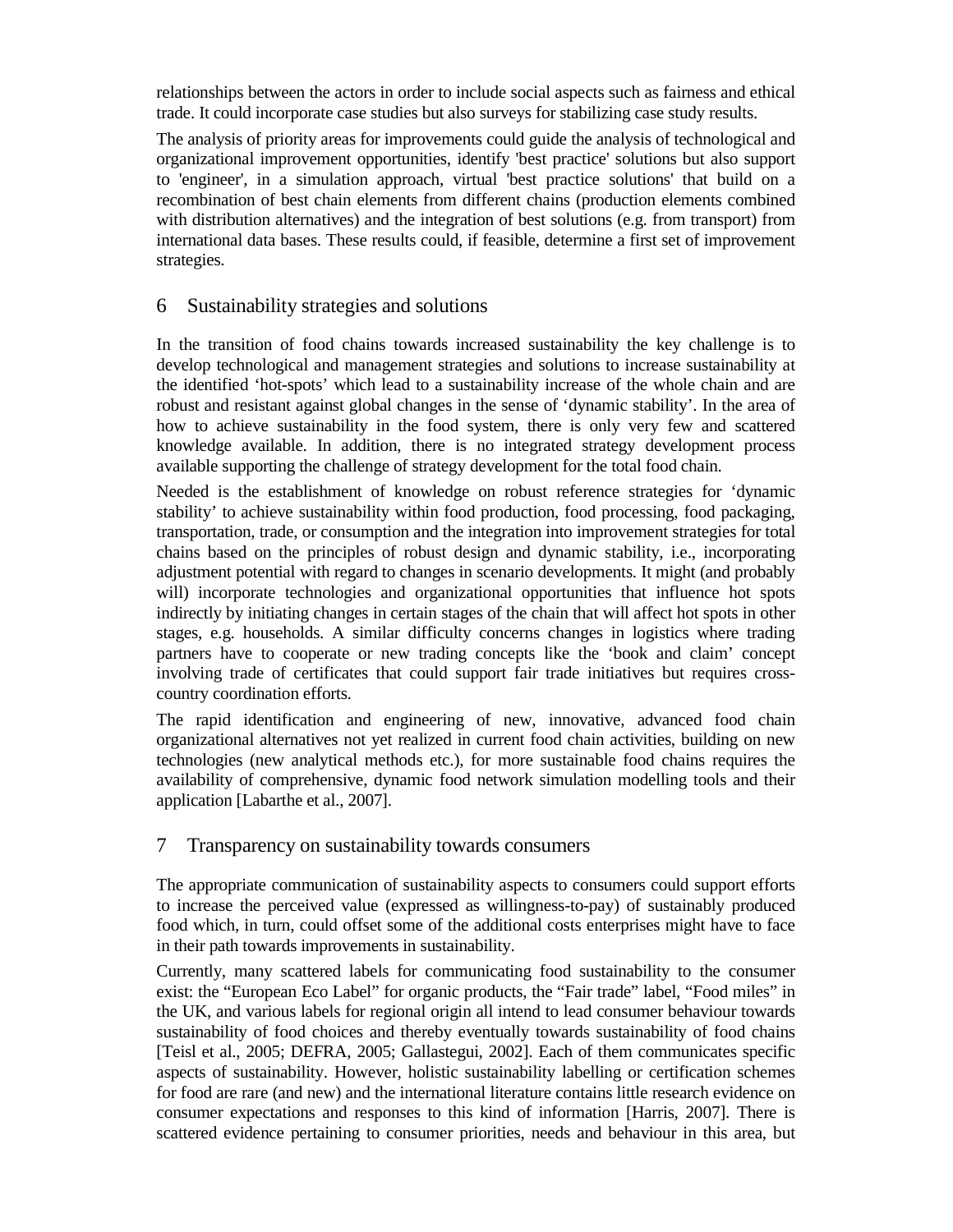next to nothing is published on European consumers' attitudes, purchasing motives and responsiveness to sustainable food, including cultural differences across Europe, which is a crucial barrier for sustainable food to succeed in the market.

For effectively reaching the consumer one needs to analyse how consumers in various regions understand, value, and behave towards sustainable food, develop a transparency concept that allows 'informed decisions' without overburden consumers with information, and identify consumption patterns (e.g. meat based protein diet) that might effectively discriminate against certain food chain sustainability strategies (as, e.g., towards increased production of plant based protein) which has a direct consequence for the selection of most promising strategies towards improvements in sustainability. Focus groups with consumers and interviews with key stakeholders involved in the management, governance and promotion of sustainability messages in food supply chains including food manufacturers, brand managers, marketing and advertising managers, retailers, caterers, certification bodies could provide information on European consumers' attitudes (including trust), knowledge and their behaviour to food sustainability issues [see also Bhaskaran et al., 2006].

## 8 Transition support towards increased sustainability, impact assessment, and policy support

To reach an impact, strategies need to be adopted by enterprises, either as isolated activities or as chain encompassing initiatives along the total food chain and even integrating households. Whatever is being implemented, it has to be assured, that the sustainability status of the total food is being improved. This requires, in principle, a chain encompassing life cycle analysis for any initiative designed for improvements in sustainability. The transitions towards improvements in sustainability through technological and organizational solutions that enterprises and chains can adopt ('applications') may be facilitated by a managerial approach that guides the transition process of enterprises and chains in the implementation of sustainability improvement strategies [Biebeler et al., 2005]. A new chain encompassing dynamic Balanced Sustainability Scorecard (BSSC) approach [Moeller et al., 2005] could provide managerial support for enterprises and chains in the development process towards improved sustainability.

The identification and provision of technological and managerial solutions could be provided through chain reference models with linkages to data base information on 'best practice' sustainability solutions that could show development opportunities, priorities, and the need for cooperative action.

In order to avoid potentially arising conflicts along food chains regarding the implementation costs and benefits, all technological and managerial solutions will need to distinguish between sustainability initiatives limited to single enterprises and initiatives that require the coordination along the chain and the balancing of interests, costs and benefits.

A comprehensive regional sustainability assessment regarding different scenarios, could support policy decision making in the direction of "better regulations" for the advancement of sustainability in the total food chain, but also in regional development. A crucial problem for analysis is the limitation in the statistical data base not only regarding the sustainability status of enterprises and chains but also regarding the chain relationships active in certain regions. An approach to bypass this problem in regional analysis is to identify the type and size of enterprises to be found in regions, specify the 'typical' sustainability status they are in, the stages of the chain they are linked to, and their number. This is the core information on which an assessment of the impact of changes in production or trade will have to build. It allows the identification of 'virtual' chains active in the region and the conclusion from individual chain results to the regional impact.